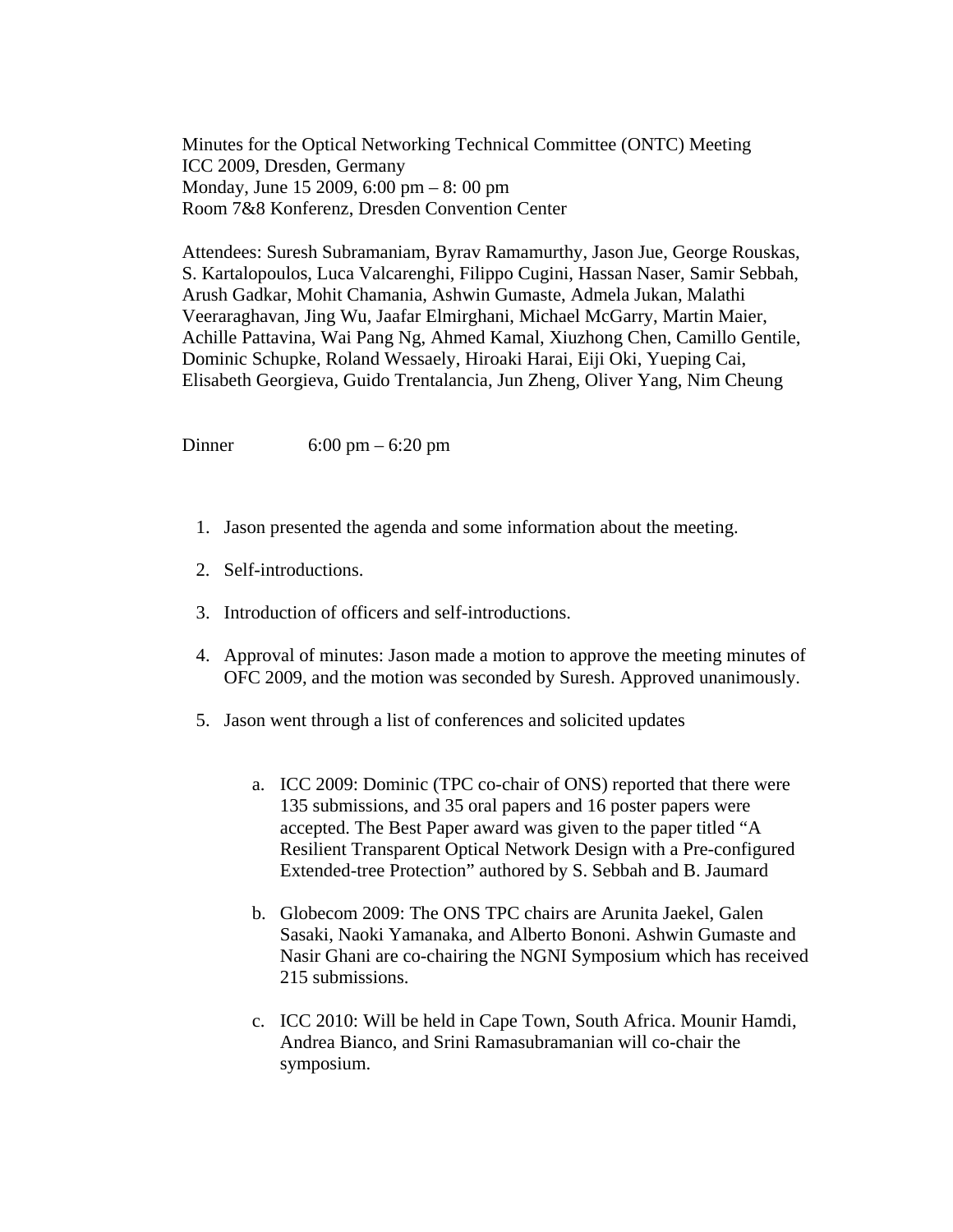- d. Globecom 2010: Will be held in Miami Dec. 5-10. George Rouskas, Ahmed Kamal, Jun Zheng, and Filippo Cugini are TPC co-chairs.
- e. ICC 2011: To be held in Tokyo, Japan. ONTC has proposed Eiji Oki and Luca Valcarenghi as co-chairs. There's going to be a planning meeting tomorrow.
- f. Globecom 2011: Kickoff meeting on Wednesday.
- g. IEEE ANTS 2009: Suresh mentioned that IEEE ANTS 2008 was held in Mumbai, India, in Dec. 2008, and that IEEE ANTS '09 will be held in Dec. 2009 in New Delhi, India. Authors were encouraged to submit papers by the deadline of July 1.
- h. HPSR '09 will be held in Paris in June, and is being co-chaired by Maurice Gagnaire and Bijan Jabbari.
- i. ICCCN '09 will be held in San Francisco in August '09. Byrav and Aggelos Kastaggelos are General Co-chairs.
- j. The First International Conference on Future Information Networks will be held in Beijing in October 2009. Chunming Qiao will be chair.
- 5. Publications:

JOCN: Nim Cheung showed some slides of the publication process on behalf of Vincent.

6. Standards and Industry Activities:

Nothing to report.

7. Website

The ONTC webpage is http://www.comsoc.org/socstr/org/operation/techcom/optical.html

It is also accessible from http://csce.unl.edu/~byrav/ONTC/index.html

- 8. Other business:
	- a. IEEE Distinguished Lecturer Program: Jason gave some basic info. Solicited nominations for ONTC, which are due in August.
	- b. ONTC elections: Held every 2 years at Globecom. Admela raised the concern that this is in Hawaii, and not many people may attend.